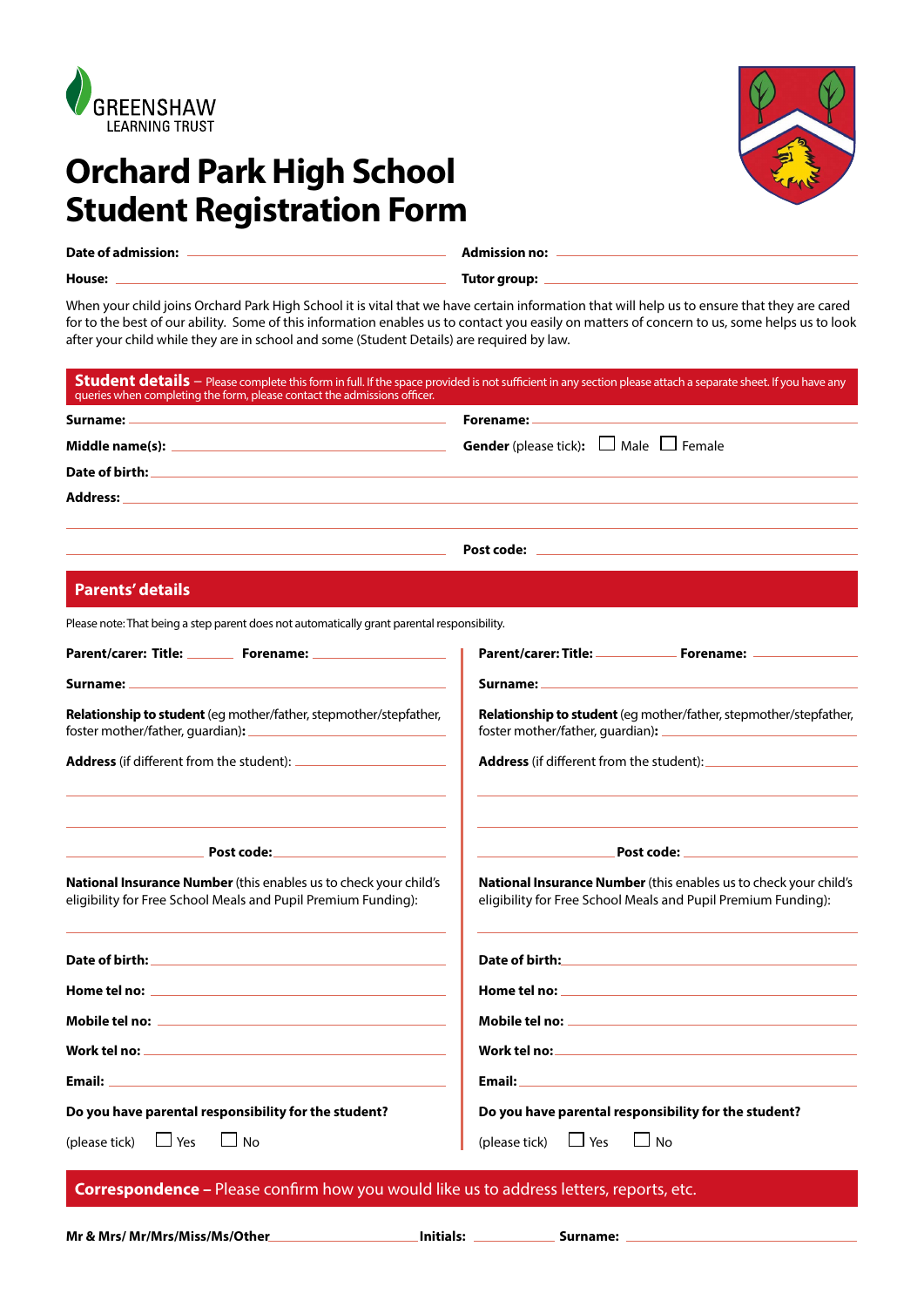|  |  | Names of sibling(s) currently at Orchard Park High School <sub>i</sub> |  |
|--|--|------------------------------------------------------------------------|--|
|--|--|------------------------------------------------------------------------|--|

| Name: | Tutor group: - |
|-------|----------------|
| Name: | Tutor group: _ |
| Name: | Tutor group: _ |

# **Special family circumstances –** in the space below, please give any information regarding the student's family circumstances that you think the school should know. In particular it is useful for us to know:

This information helps the school to establish whether it can apply for additional funding or support and also ensures that we are compliant with the Safeguarding Children in Education Act (2002).

| Is the student adopted, have they ever been a Looked After<br>Child, or been subject to a Special Guardianship Order. If yes,<br>please give details:                                  |  |
|----------------------------------------------------------------------------------------------------------------------------------------------------------------------------------------|--|
| The name and telephone number, if applicable, of any<br>allocated social worker:                                                                                                       |  |
| The name and address of a non-custodial parent who wishes<br>to receive information about the student's progress:                                                                      |  |
| Any details regarding restricted access arrangements following<br>custody proceedings (if either parent is denied access a copy of<br>the court papers must be attached to this form): |  |
| Has your family ever had any other agencies working with<br>you (such as CAMHS, the borough, school attendance, SEN)?<br>If yes, please give details:                                  |  |
| Is the student a young carer, eg a member of their family has<br>a disability or ASD? If yes, please give details:                                                                     |  |

#### **GP details –** Please provide information regarding your child's General Practitioner (GP)

| Name of GP: Dr          |            |
|-------------------------|------------|
| Name of surgery: _      |            |
| <b>Surgery address:</b> |            |
|                         | Post code: |

#### **Surgery telephone number:**

#### **Emergency telephone numbers**

In the event of parent(s) being unavailable, please give details of other responsible adults who we can contact in the event of an emergency. You should notify the contacts listed to inform them that we hold their details and that they will not be used for any other purpose.

| <b>Emergency contact 1</b>      | <b>Emergency contact 2</b>      |
|---------------------------------|---------------------------------|
| <b>Name: Mr/Mrs/Miss:</b>       | Name: Mr/Mrs/Miss:              |
| Initial:<br>.Surname: .         | Initial:<br>Surname:            |
| Tel no:                         | Tel no:                         |
| <b>Relationship to student:</b> | <b>Relationship to student:</b> |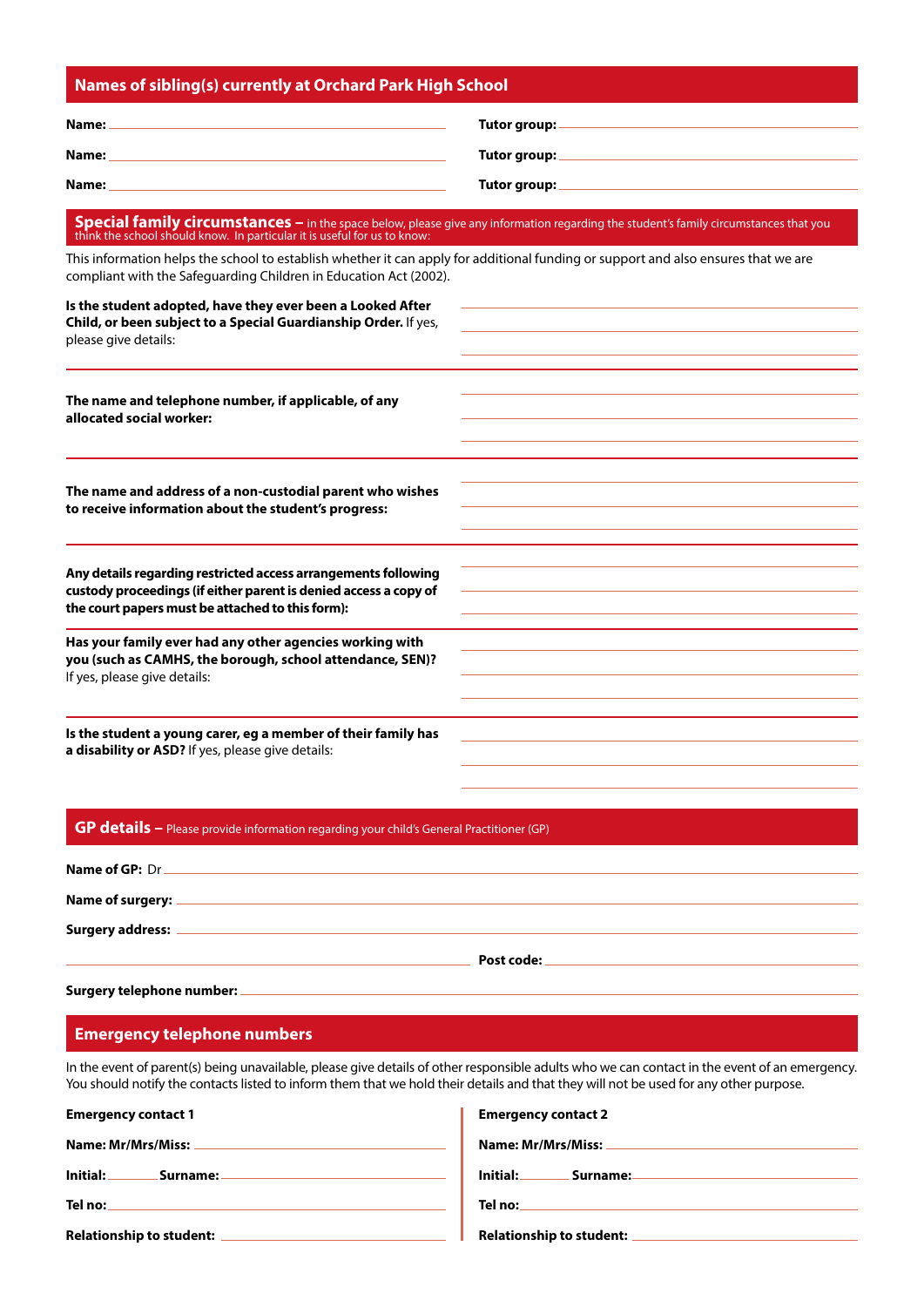#### **Are there any medical conditions that the school should be made aware of?**

**Please tick:**  $\Box$  Yes  $\Box$  No **If yes, please give details below, including details of any regular medication required:** 

| <b>Ethnic background</b>                                   |                                        |  |
|------------------------------------------------------------|----------------------------------------|--|
| <b>Asian or Asian British</b>                              | <b>Black or Black British</b>          |  |
| • Bangladeshi                                              | • Black African                        |  |
| • Chinese                                                  | • Black Caribbean                      |  |
| $\cdot$ Indian                                             | • Any other Black background           |  |
| • Pakistani                                                |                                        |  |
| • Any other Asian background                               | <b>Mixed</b>                           |  |
|                                                            | • White and Asian                      |  |
| White                                                      | White and Black African<br>$\bullet$   |  |
| • White British                                            | White and Black Caribbean<br>$\bullet$ |  |
| • White Irish                                              | • Any other mixed background           |  |
| • Gypsy Roma                                               |                                        |  |
| • Traveller of Irish Heritage                              | Any other ethnic group                 |  |
| • Any other White background                               |                                        |  |
| I do not wish an ethnic background category to be recorded |                                        |  |

### **First language**

We are required to collect information about each student's first language. This is the language to which your child was first exposed in their early childhood and which they continue to use or be exposed to at home or in your community.

If your child's first language is a language other than English, please record this language below. The question is not about how well your child speaks English. You can ask to check the information about your child's first language at any time and, if you wish, to have information changed or removed. To help we have listed below the 20 most frequently recorded first languages in schools.

\* please indicate which form of language in the space provided.

|                                                                                      | Polish                                                                                                         |  |
|--------------------------------------------------------------------------------------|----------------------------------------------------------------------------------------------------------------|--|
|                                                                                      |                                                                                                                |  |
|                                                                                      |                                                                                                                |  |
|                                                                                      |                                                                                                                |  |
|                                                                                      |                                                                                                                |  |
|                                                                                      | Tamil 2008 2009 2010 2021 2022 2023 2024 2022 2022 2023 2024 2022 2023 2024 2022 2023 2024 2022 2023 2024 2023 |  |
|                                                                                      |                                                                                                                |  |
|                                                                                      |                                                                                                                |  |
|                                                                                      |                                                                                                                |  |
| If you do not wish us to hold this data about your child please tick this box $\Box$ |                                                                                                                |  |

# **Religion**

**Student's religion** (block capitals please)**:**

If you do not wish us to hold this data about your child, please tick this box  $\Box$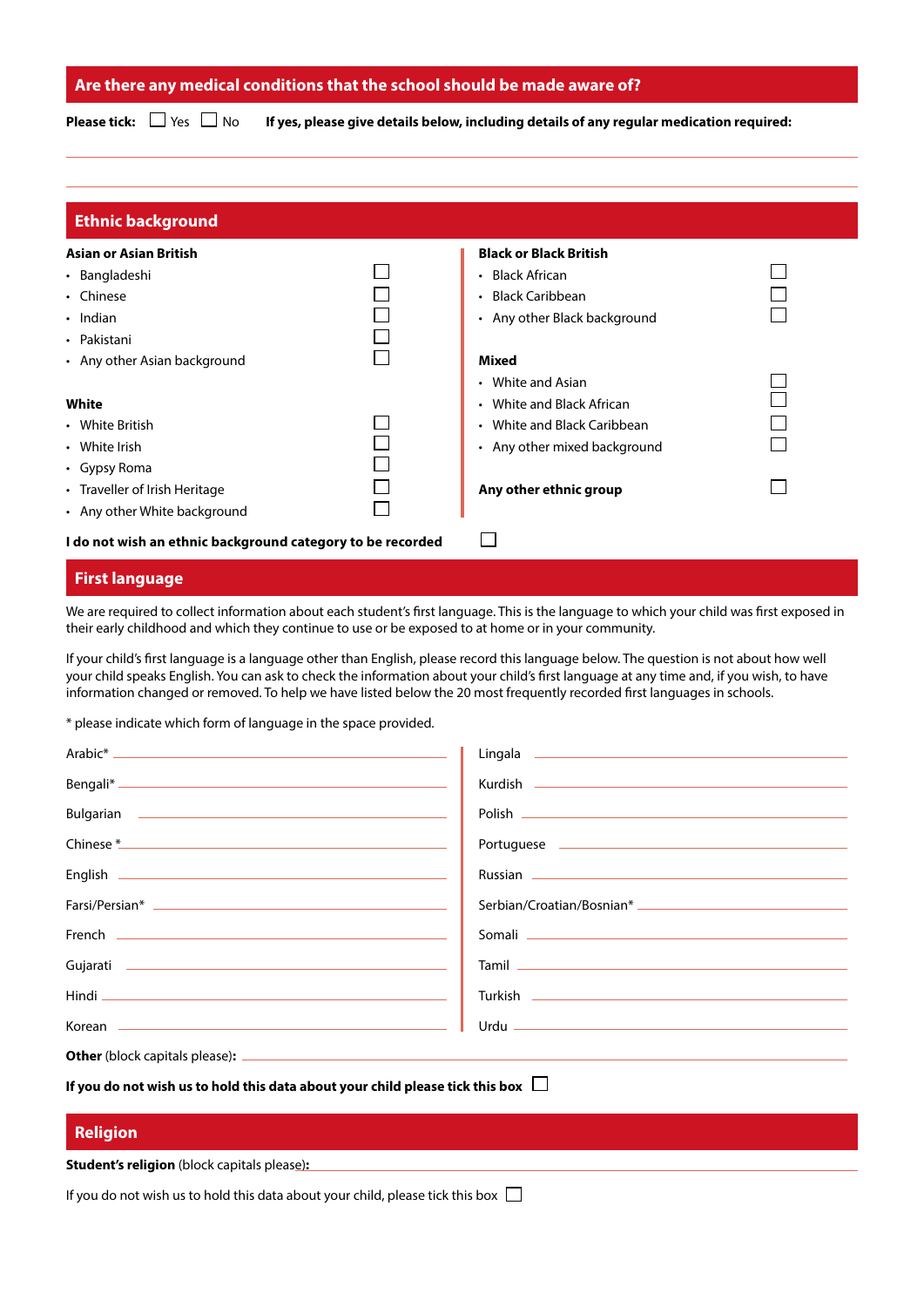## **Are either of you (student's parents) a member of the armed forces?**

**Please tick:** □ Yes □ No

# **Is your child currently entitled to a free school meal**

**Please tick:**  $\Box$  Yes  $\Box$  No

#### **Usual mode of travel**

Please tick the relevant box detailing student's usual mode of travel to school. (NB Please tick only one box.)

**If the student uses more than one mode of travel the longest element of the journey by distance should be recorded.**

| Bus (type not known)            |  |
|---------------------------------|--|
| Car                             |  |
| Car share (with child/children) |  |
| Car/van                         |  |
| Cycle                           |  |
| Dedicated school bus            |  |
| Other                           |  |
| Public bus service              |  |
| Taxi                            |  |
| Train                           |  |
| Walk                            |  |

| <b>Previous school</b>                                                                      |  |
|---------------------------------------------------------------------------------------------|--|
| Name of school: _<br><u> 1989 - Jan James James Barnett, amerikansk politiker (d. 1989)</u> |  |
| Address:<br><u> 1989 - Johann Stoff, amerikansk politiker (d. 1989)</u>                     |  |
|                                                                                             |  |
| Telephone no:                                                                               |  |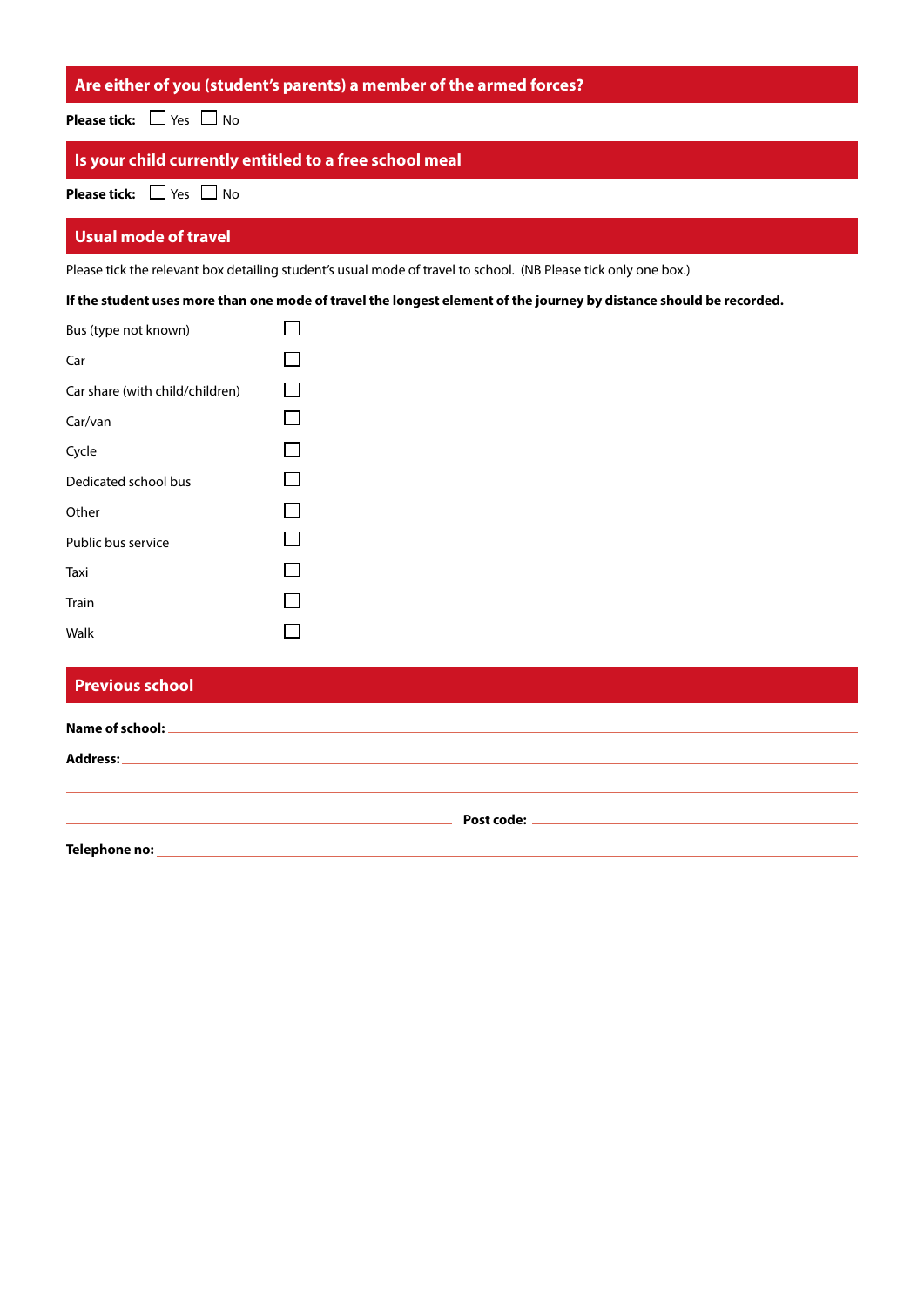#### **Assessment and data**

In line with our on-going commitment to monitor your child's learning as they progress throughout the school, we administer a number of tests on entry, the results from which are used to determine whether any further intervention is necessary to support your child's learning needs.

Further assessments may be necessary at Key Stage 4 to determine whether an application for access arrangements for examinations should be made to the exam boards. The application will be processed in line with the common standards, regulations and guidance developed for GCSE and GCE qualifications by the Joint Council for Qualifications (JCQ) and the participating awarding bodies (currently AQA, CCEA, Edexcel, OCR and WJEC). Opportunity for feedback on test results will be given to the students concerned and their parent/ guardian. These measures will only be taken if it is appropriate to your child's learning needs.

Please indicate your consent for us to administer the assessment tests and to share your child's data with the appropriate bodies, by signing the declaration below. All test materials, results and individual reports are held in accordance with the Relevant Data Protection legislation. These will be held securely for a period of 25 years from the date of birth (or for 35 years in the case where a student has a statement for their educational needs), after which time they will be destroyed. We will not use the data for any other purpose without the permission of the student to whom it refers, unless authorised by law to do so. If your child is aged 13 years or over, consent needs to be given by the child not the parent/guardian (according to GDPR regulations).

Please tick here:  $\Box$  Yes, I agree for the assessments to be administered

No, I do not agree for the assessments to be administered

#### **Biometric data**

We use biometric data for our cashless dining system to speed up processing students through the tills. It also eliminates theft and enables you to view your child's purchases on line.

Students, parents and staff can rest assured that the fingerprint images cannot be used by any other source for identification purposes. The system uses an image of the fingerprint to create a mathematical algorithm and then discards the fingerprint. Only the numbers remain and these cannot be reinterpreted back into a fingerprint image.

You may withdraw your consent at any time. Withdrawal of consent, or objection, must be made in writing. If you give your consent, but your child refuses at any point, written withdrawal of consent is not required from the child. When your child leaves the school, biometric data will be securely deleted. If your child is aged 13 years or over, consent needs to be given by the child not the parent/guardian (according to GDPR regulations).

Please tick here: **Yes, I agree to the school using biometric data**

**No, I do not agree to the school using biometric data**

#### **Photographs and video**

The school is part of the Greenshaw Learning Trust. The school/trust may use photographs and videos of your child for educational and promotional purposes, both within school, in school/trust publications (such as on the school/trust media sites). If your child is aged 13 years or over, consent needs to be given by the child not the parent/guardian (according to GDPR regulations).

| <b>Please tick here:</b>                                                                                          | YES | <b>NO</b> |
|-------------------------------------------------------------------------------------------------------------------|-----|-----------|
| In school/trust publications (eq newsletter)                                                                      |     |           |
| In school/trust marketing material (eg school prospectus)                                                         |     |           |
| On the school/trust website                                                                                       |     |           |
| On the school/trust's social networking platforms (Facebook and Twitter)                                          |     |           |
| Shared with third parties for their own journalistic purposes<br>(eq press releases sent to local/national media) |     |           |

You have the right to withdraw your consent at any time by contacting the school office.

#### **Declaration**: **The person who has given consent in the three sections above must complete the declaration below**

| Signature of parent/guardian/child:                           | Date: |
|---------------------------------------------------------------|-------|
| <b>Name of parent/quardian/child</b> (block capitals please): |       |
| Relationship to the student (if parent/guardian):             |       |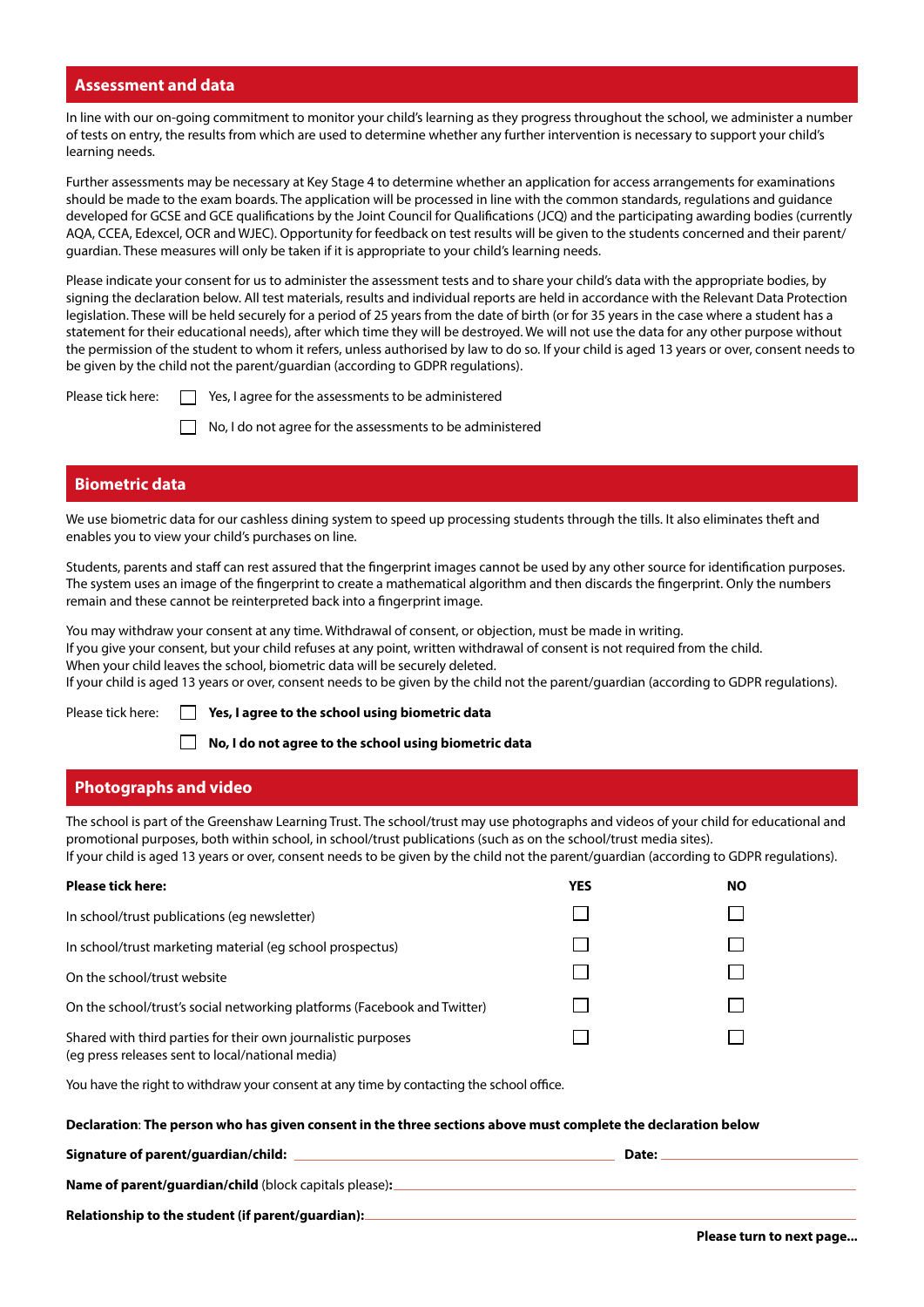#### **School visit consent form**

I agree for my child to:

- a) Take part in school trips and other activities that take place off school premises; and
- b) To be given first aid or urgent medical treatment during any school trip of activity.

Please note the following important information before signing this form:

- The trips and activities covered by this consent include:
	- all visits (including residential trips) which take place during the holidays or a weekend
	- adventure activities at any time
	- off-site sporting fixtures outside the school day.
- We will send you information about each trip or activity before it takes place.
- You can, if you wish, tell us that you do not want your child to take part in any particular school trip or activity.

Written parental consent will not be requested from you for the majority of off-site activities offered by Orchard Park High School, for example year-group visits to local amenities, as such activities are part of the school's curriculum and usually take place during the normal school day.

Please tick here:  $\Box$  **Yes, I agree No, I do not agree** 

#### **Medical information**

Please supply details of any medical condition that your child suffers from that the trip leader should be aware of and of any medication that your child should take during off-site visits.

**Parent/carer's name** (please use block capitals)**:** 

**Signature** (please sign)**:**

**Date:**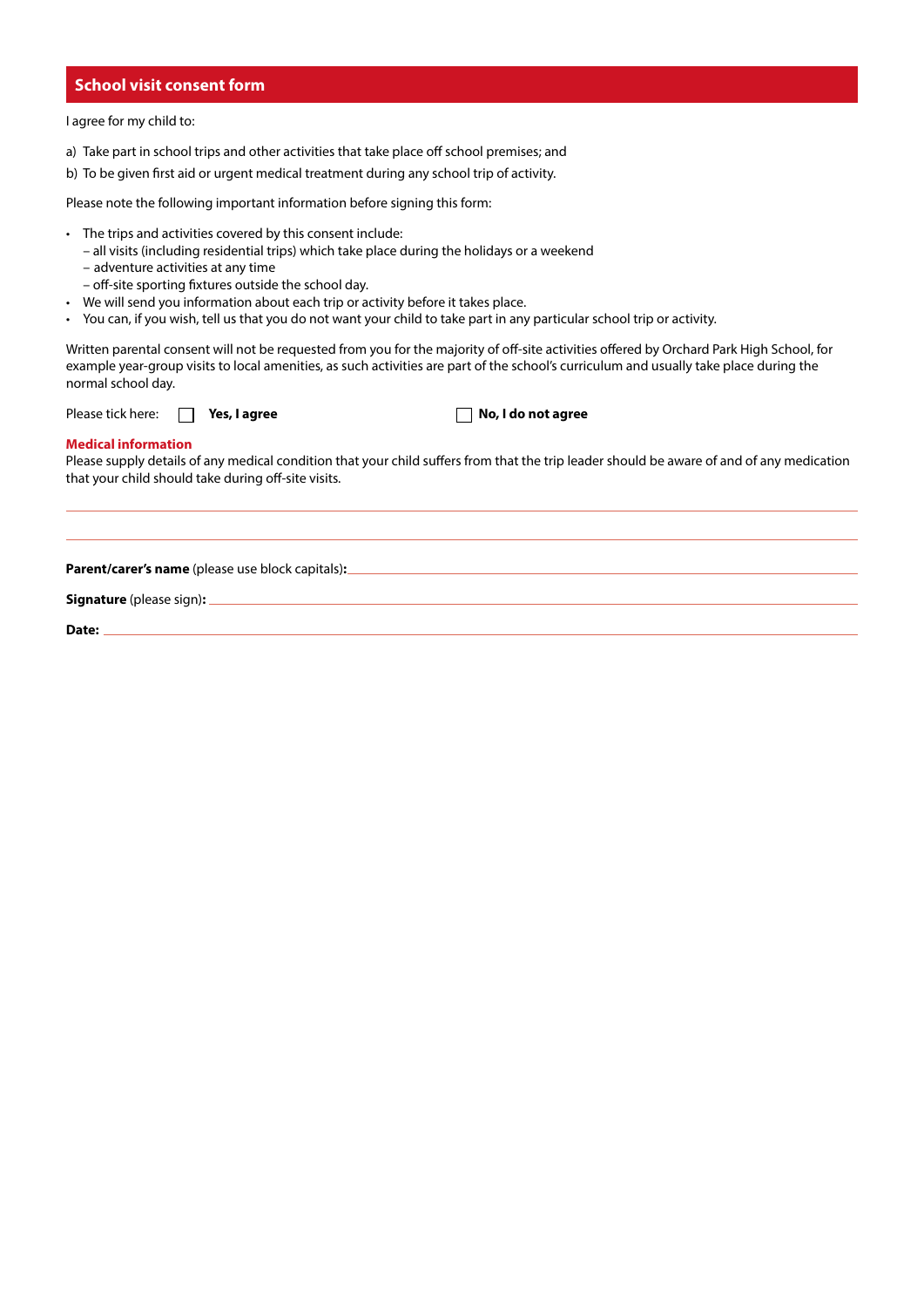## **Orchard Park High School – rules for responsible ICT use**

Orchard Park High School is highly committed to providing students with a quality educational experience in all areas of the curriculum, including information technology. Our investment in computer software and equipment is substantial. In order to protect this investment and provide the best education possible, all students using computers agree to the following conditions of use.

#### **Computer rules**

- I will handle all of the computer equipment carefully and responsibly.
- I will report any damage of equipment to the teacher.
- I will not use any disks, DVDs or CDs in the school equipment without express permission of the teacher.
- I will not connect any hardware, including memory sticks, to the school equipment without the express permission of the teacher.

#### **Internet rules**

- I will only use the Internet when supervised by a teacher or adult.
- I will not enter any chat rooms.
- I will not send anyone my picture without permission from my teacher/parent/carer.
- I will not give my password to anyone else and I will always log off when I have finished using the computer.
- I will never respond to unpleasant, suggestive or bullying e-mails or information on social networks, and I will report any such images I find to my teacher.
- I will not look for bad language or distasteful images while I am online and I will report any such images I find to my teacher.
- I realise that my teacher and the Internet Service Provider will check the sites I have visited.
- I understand that I can only access sites and material relevant to my school work unless otherwise told by my teacher.
- I understand that the contents of my e-mail messages will be monitored by the school.
- I may not download software from the Internet (including screen savers, games, video clips, audio clips, and exe. files).
- I will not use e-mail to send or encourage material which is pornographic, illegal, offensive or annoying or invades another person's privacy.
- I will not engage in any activity for profit on the school equipment.
- I will not eat or drink in ICT rooms.

#### **Internet and email use declaration**

| Student's signature: _ | Date: |  |
|------------------------|-------|--|
|                        |       |  |
|                        |       |  |
|                        |       |  |

**Parent/carer's signature: Date:**